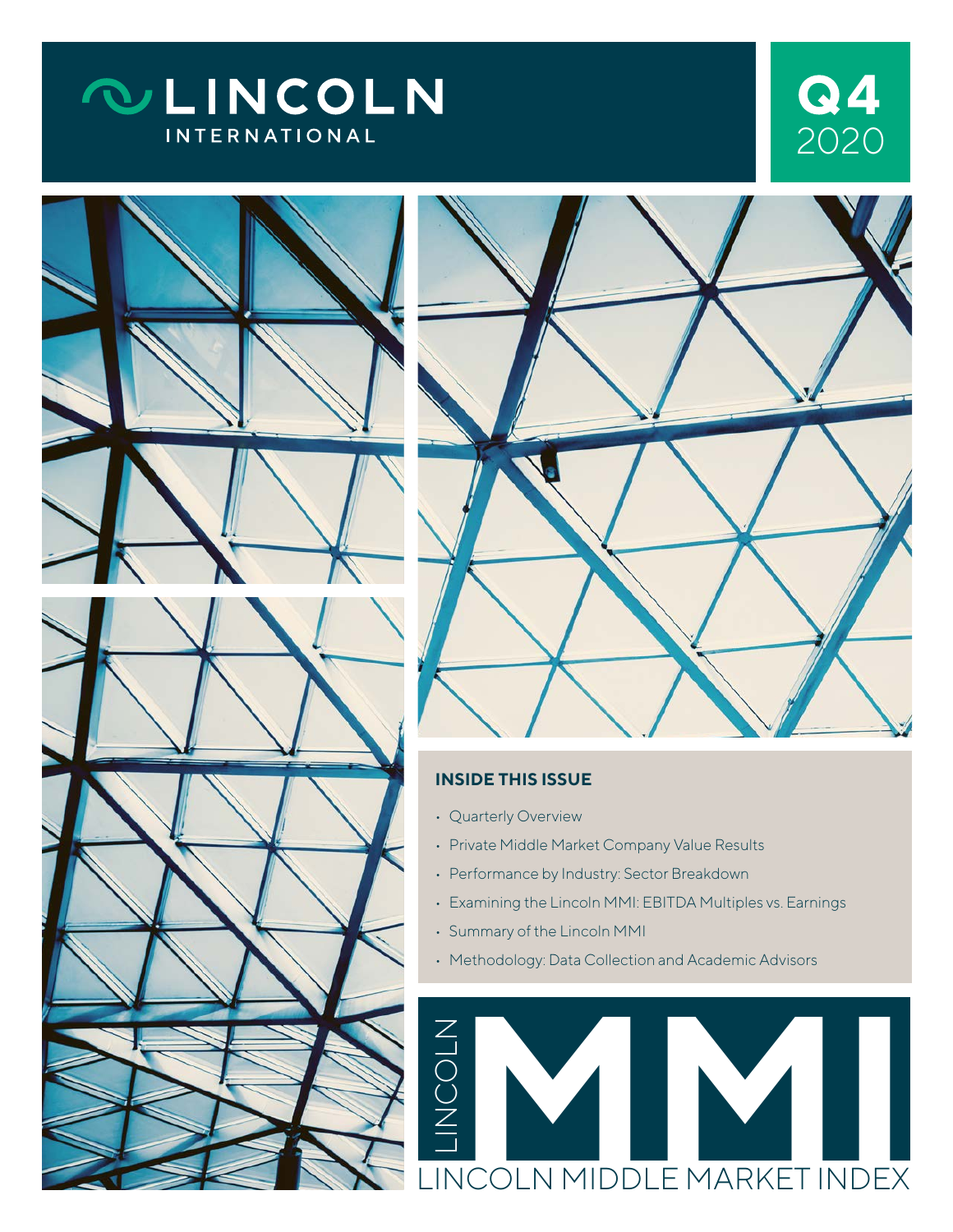







# **QUARTERLY OVERVIEW**

- Fourteenth Edition: Covers Q4 2020
- Measures quarterly changes in the enterprise values of ~575 middle market companies, based on a population of approximately 2,400 companies primarily owned by private equity firms with a median EBITDA of ~\$30 million.
- Analyzes the impact from the change in company earnings versus market valuation multiples
- Assess the change in value for six industry sectors



### PRIVATE COMPANY ENTERPRISE VALUES SOARED TO RECORD HIGHS IN Q4, ERASING PANDEMIC LOSSES

Lincoln International's 14th edition of the Lincoln Middle Market Index (Lincoln MMI) reveals that in Q4 2020, middle market enterprise values increased 7.4%, compared to an 9.1% increase for enterprise values of S&P 500 companies. Both the Lincoln MMI and S&P 500 excluding the "Big 5" tech companies of Apple, Amazon, Facebook, Microsoft, Google continued their post-COVID rebound and generated similar growth in 2020. On top of increased LTM earnings in Q4 2020 for the first time since the onset of the pandemic, the Lincoln MMI's EBITDA multiples increased over 5% from the prior quarter, the fourth-largest singlequarter increase since inception of the Lincoln MMI. ("EV") is the sum of a company's equity value and debt.

# ABOUT THE LINCOLN MIDDLE MARKET INDEX

The Lincoln MMI is a first-of-its-kind index measuring changes in the enterprise values of private middle market companies over time - and a barometer of the performance of private middle market companies generally. The Lincoln MMI enables private equity firms and other investors to benchmark how private company investments are performing against peers, and how this performance correlates to the S&P 500.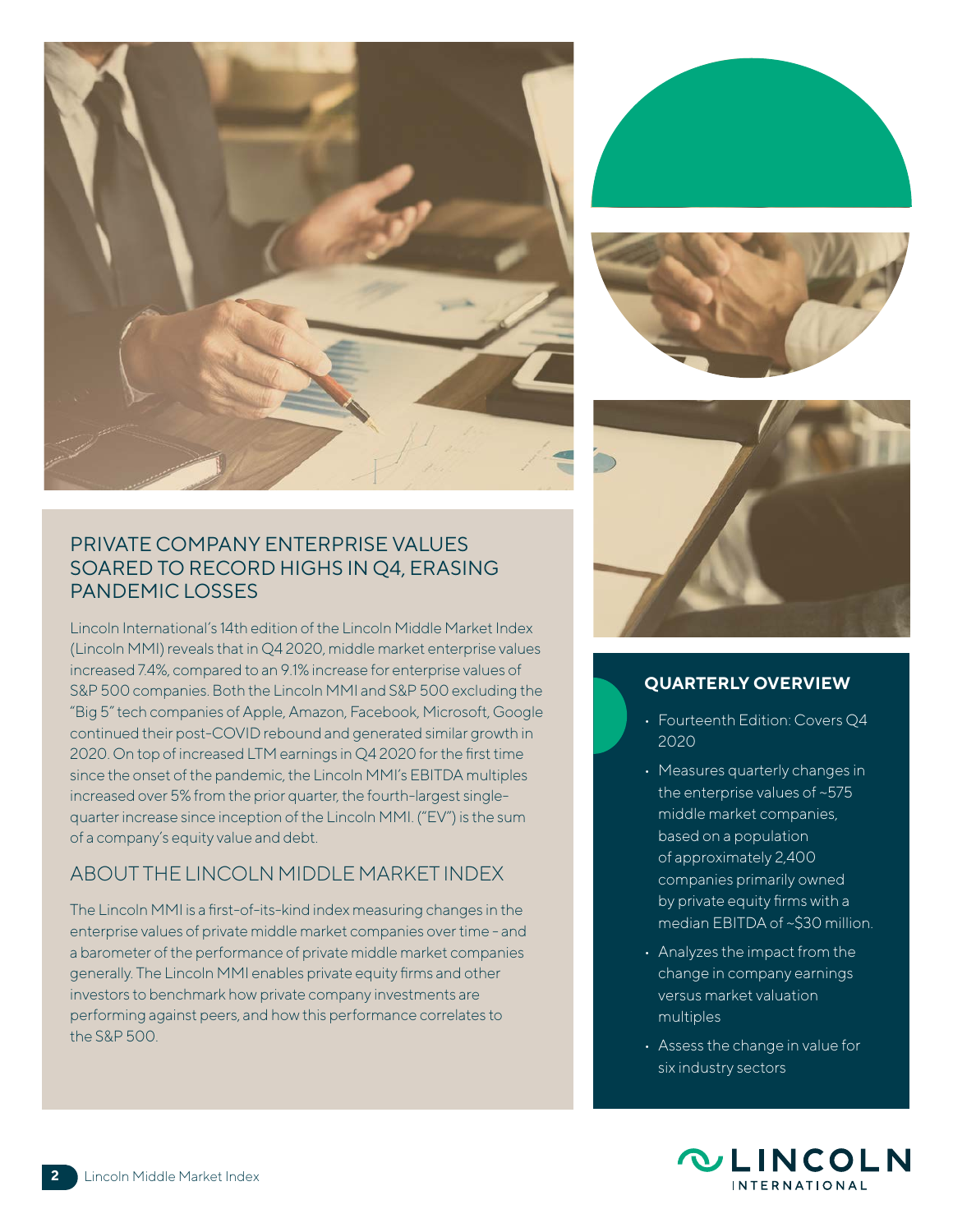# RESULTS:<br>M: 1.11 - M: dest Webertiese Queen at Decear Dece<sup>a</sup> Dece<sup>a</sup> (Q4 **Middle Market Valuations Grew at Record Pace**



**NOTE:** Both the Lincoln MMI and S&P 500 EV returns above reflect enterprise values) (S&P 500 EV excludes financial companies for which enterprise value is generally not meaningful; including such companies produces similar results)

|                       | Q4   | 2020    |
|-----------------------|------|---------|
| Lincoln<br><b>MMI</b> | 7.4% | $7.3\%$ |
| S&P 500<br>FV         | 9.1% | 17.7%   |

Starting at a value of 10,000 as of March 31, 2014, the Lincoln MMI increased by 54.0% cumulatively to 15,397, as of December 31, 2020. The Lincoln MMI grew at a compound annual growth rate of 6.6% since inception as compared to 9.9% for the enterprise values of the S&P 500.

The Lincoln MMI rebounded quickly following the breakout of the COVID pandemic and ended 2020 up 7.3% driven by a record increase in Q4 2020. This compares to the S&P 500 excluding the "Big 5", which increased 9.6% in 2020. These five of Apple, Microsoft, Amazon, Google, and Facebook comprise nearly 25% of the S&P 500 but are generally not comparable to middle market businesses given their product offerings.

The Lincoln MMI shows that middle market, private company enterprise values remain less volatile than those of the S&P 500; the Lincoln MMI's volatility is less than half that of the S&P 500 EV index as multiples have tended to be more stable than public company multiples. As a result, the Sharpe Ratio, which measures excess return per unit of risk, of the Lincoln MMI is superior to that of the S&P 500 EV index.

While both indexes since inception show relatively comparable growth in enterprise values, private equity owned companies traditionally have more leverage than public companies and, therefore, generate relatively greater equity gains.



2020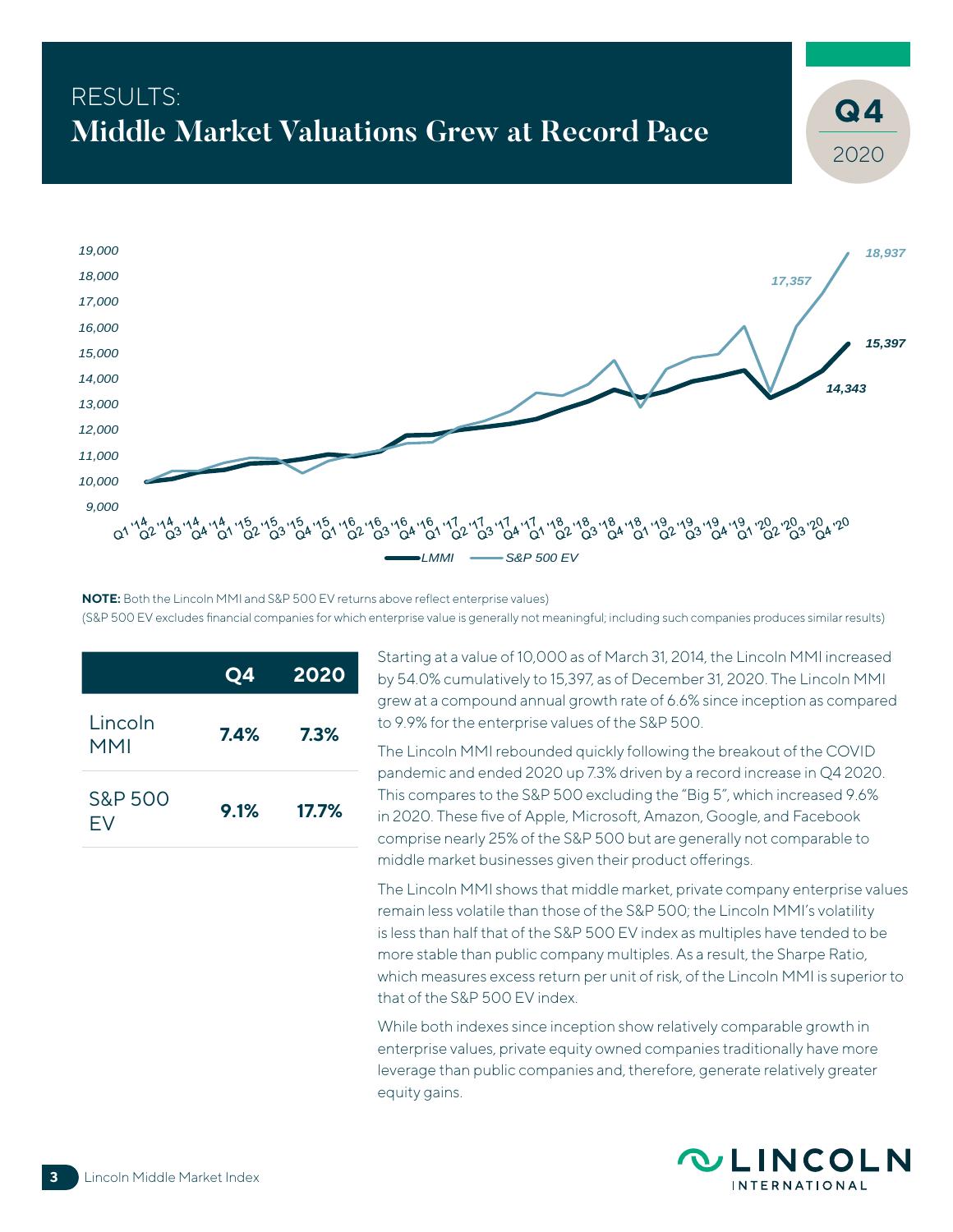# SECTOR BREAKDOWN: **The recovery benefitted every industry except Energy**



| <b>Industries</b>   | Q4 2020 | 2020    | Q4 2019<br>(Pre-COVID) | Q4 2020<br>(Post-COVID) |
|---------------------|---------|---------|------------------------|-------------------------|
| <b>Bus Services</b> | 8.6%    | 6.6%    | 15,200                 | 16,203                  |
| Consumer            | 3.2%    | 1.4%    | 11,774                 | 11,942                  |
| Energy              | 6.6%    | (28.1%) | 6,806                  | 4,890                   |
| Healthcare          | 4.6%    | 13.3%   | 17,230                 | 19,528                  |
| <b>Industrials</b>  | 6.3%    | 2.8%    | 15,160                 | 15,582                  |
| Technology          | 11.4%   | 15.4%   | 17,141                 | 19,776                  |



2020

**4**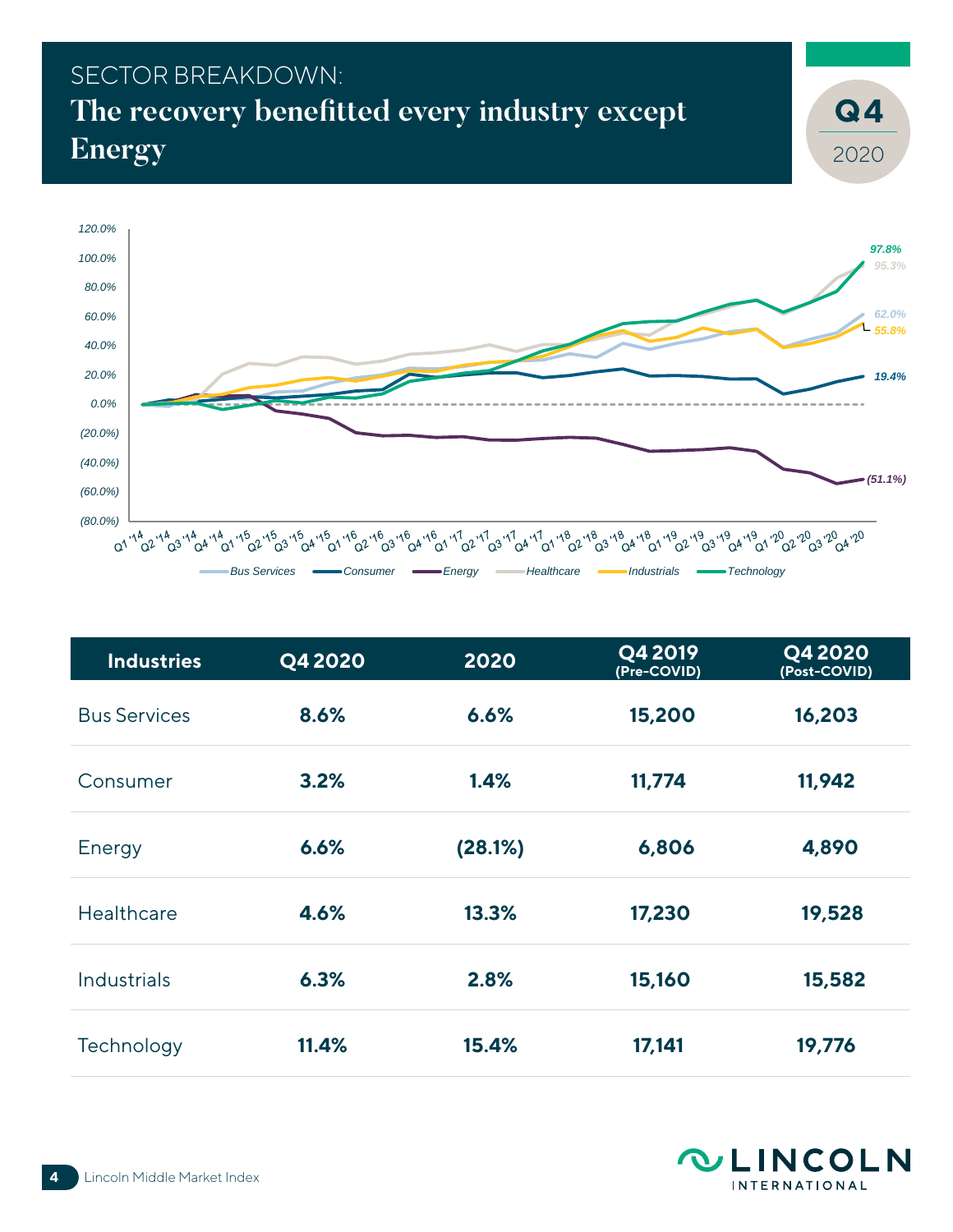# SECTOR BREAKDOWN: **The recovery benefitted every industry except Energy**



Healthcare and Technology businesses have generally been impacted the least by the pandemic and as a result those multiples have benefitted the most leading to the greatest overall valuation gains in 2020.

"The distribution of COVID-19 vaccines has put a light at the end of the tunnel, and the private market enterprise valuations are reacting accordingly" noted Professor Steve Kaplan, Neubauer Distinguished Service Professor of Entrepreneurship and Finance at the University of Chicago Booth School of Business, who assists and advises Lincoln on the Lincoln MMI. Clearly every industry welcomed clarity into seeing the light at the end of the tunnel given the record increases across four of six industries.

Impacts from the pandemic remain bifurcated within industries however as hospitality and in-person retailers continued to face headwinds whereas e-retail and foodstuffs reaped benefits from various COVID impacts.



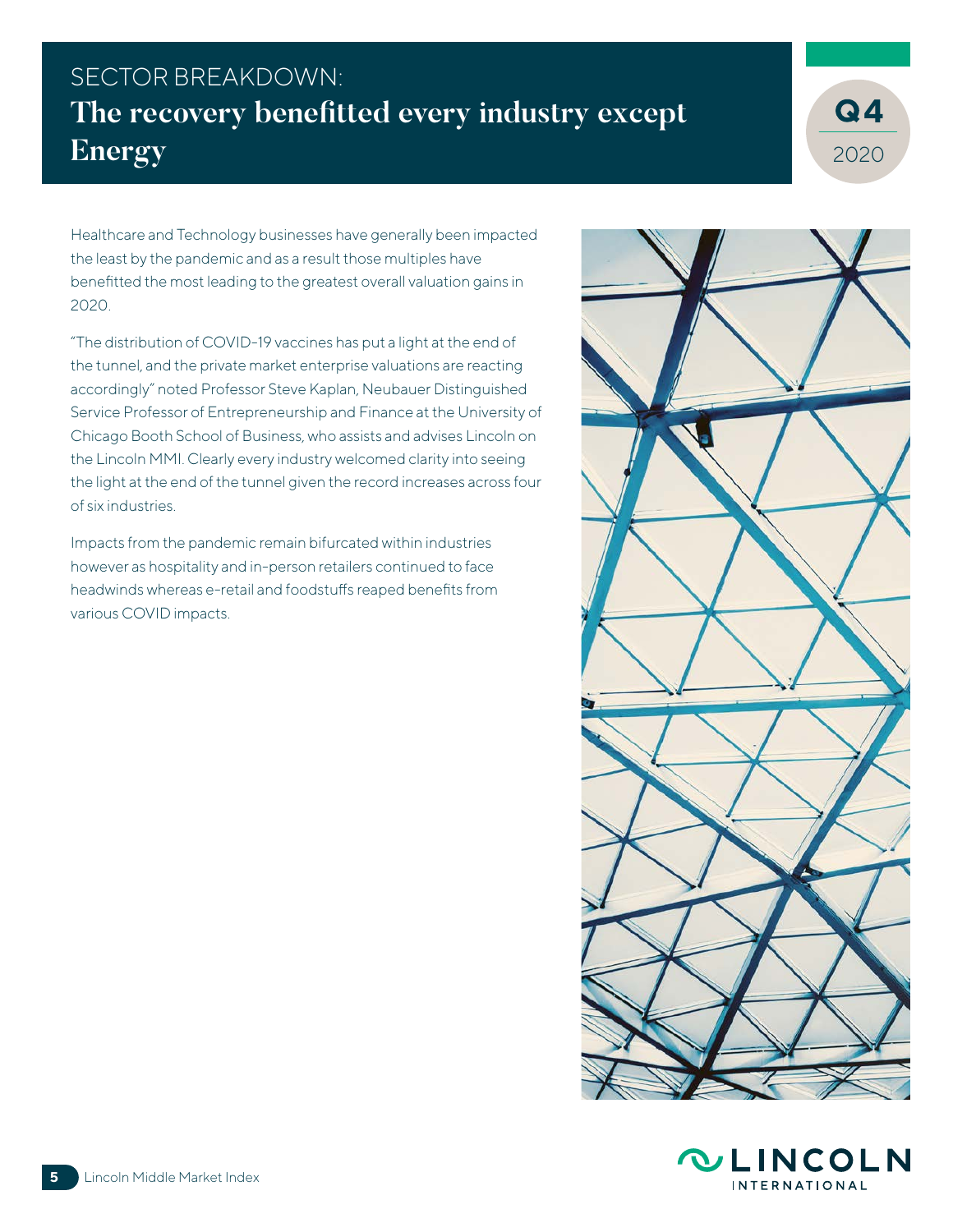# EXAMINING THE LINCOLN MMI: **Examining the Lincoln MMI - EBITDA Multiples versus Earnings**





Expansion of Lincoln MMI valuation multiples since Q1 2014 The grey line in Graph 3 indicates the quarterly change in Lincoln MMI enterprise values; this change is based on changes in performance (i.e., EBITDA) combined with the change in EBITDA multiples.

Despite notable multiple contraction in Q1 2020, middle market valuation multiples have increased by ~40%+ since the inception of the Lincoln MMI in Q1 2014. The average enterprise valuation multiple of the Lincoln MMI exceeded pre-pandemic levels at ~11x LTM EBITDA, a record high. EBITDA multiples increased over 5% from the prior quarter, the fourth largest singlequarter increase since the inception of the Lincoln MMI.

The dramatic expansion of multiples in 2020 was in part a reflection of the expectation for disruption rather than destruction in relation to the pandemic but also the expectation for strong future growth. Looking ahead to 2021, the average expected revenue and EBITDA growth from FY 2020 is 11% and 10%, respectively, demonstrating that management teams view the disruptions in 2020 as temporary.



2020

**4**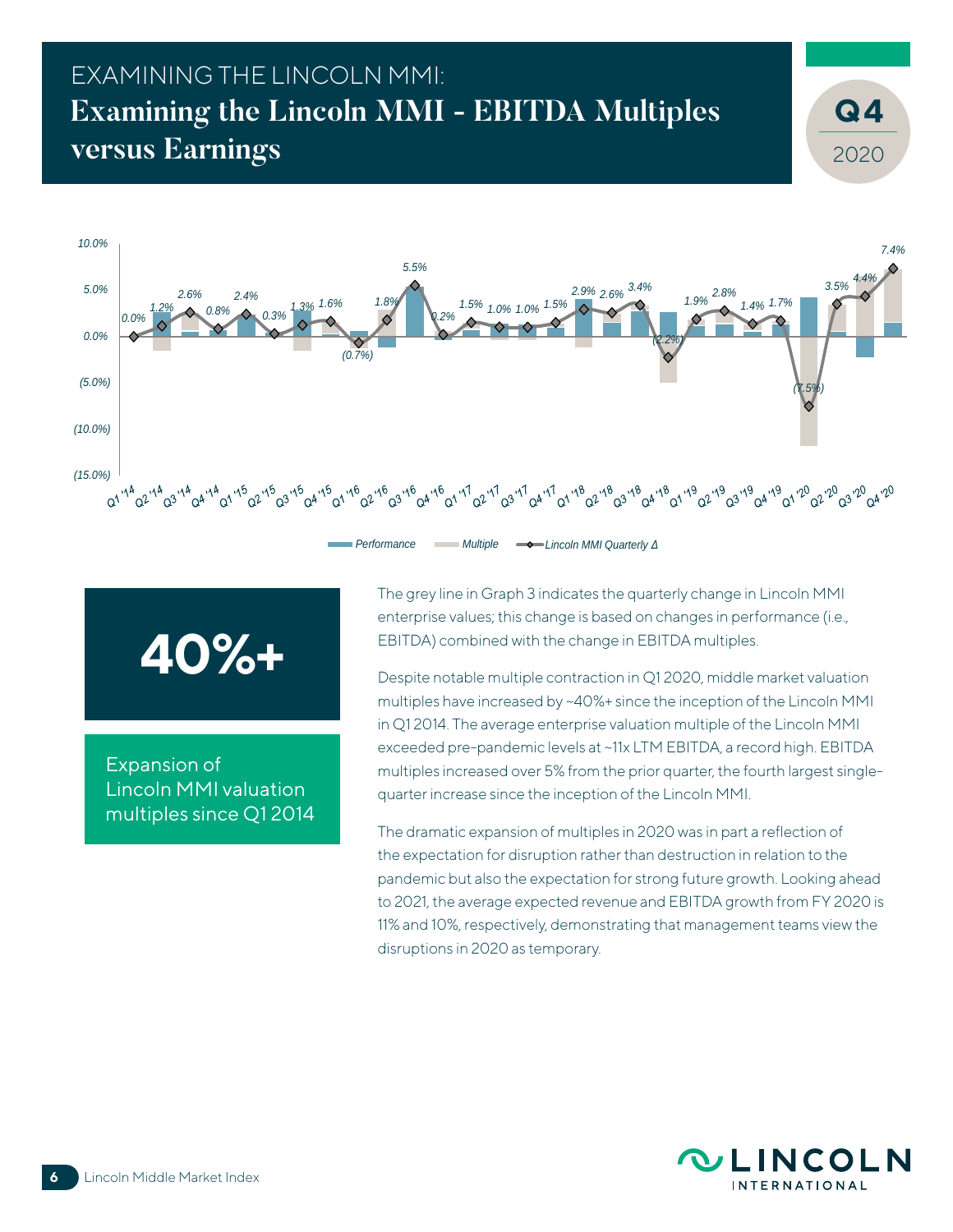# SUMMARY:<br>The Lineals MML **The Lincoln MMI**



## GENERAL OBSERVATIONS:

- Middle market enterprise values grew by a record amount in Q4 2020 as the LMMI increased 7.4%, ending 2020 up 7.3% despite pandemic-induced volatility in the first half of the year.
- Since its inception in Q1 2014, the Lincoln MMI has shown that middle market enterprise value multiples have been less volatile than public company multiples and that earnings, are the primary factor driving long term value creation despite multiples expanding dramatically in the second half of 2020.

## INDUSTRY BREAKDOWN ON AN ENTERPRISE VALUE BASIS:

- Although COVID-19 created a tale of two cities depending on industry, Q4 2020 proved a rising tide floats all boats as every industry generated positive returns.
- There can be no doubt that healthcare (+13.3%) and technology (+15.4%) companies, as the most pandemicresilient, experienced the greatest EV growth in 2020 driven by investors gravitating towards business with higher recurring revenue models.

## ENTERPRISE VALUE RESULTS:

- The Lincoln MMI enterprise value index increased 7.4% in Q4 2020 versus 9.1% for the S&P 500 as multiples increased notably for both indices which compounded LTM EBITDA growth for the first time since the onset of the pandemic; the Lincoln MMI saw valuation multiples hit a record high driven by positive vaccine news and election clarity.
- The Lincoln MMI's performance in 2020 compares very similarly to the S&P 500 after excluding the performance of the Big 5 (AAPL, MSFT, AMZN, GOOG, FB), which are generally not comparable to middle market businesses.

## IN SUMMARY, WE BELIEVE THE LINCOLN MMI:

- Enables investors in private companies, including private equity firms, to benchmark their investments against their peers and the S&P 500 on both enterprise value and equity value bases;
- Demonstrates that middle market private companies generate returns comparable to major public stock market indices with less volatility
- Offers many unique valuation insights into the fair value of private companies for a wide array of stakeholders and investors; and
- Represents a significant enhancement to the information available to investors in private companies.

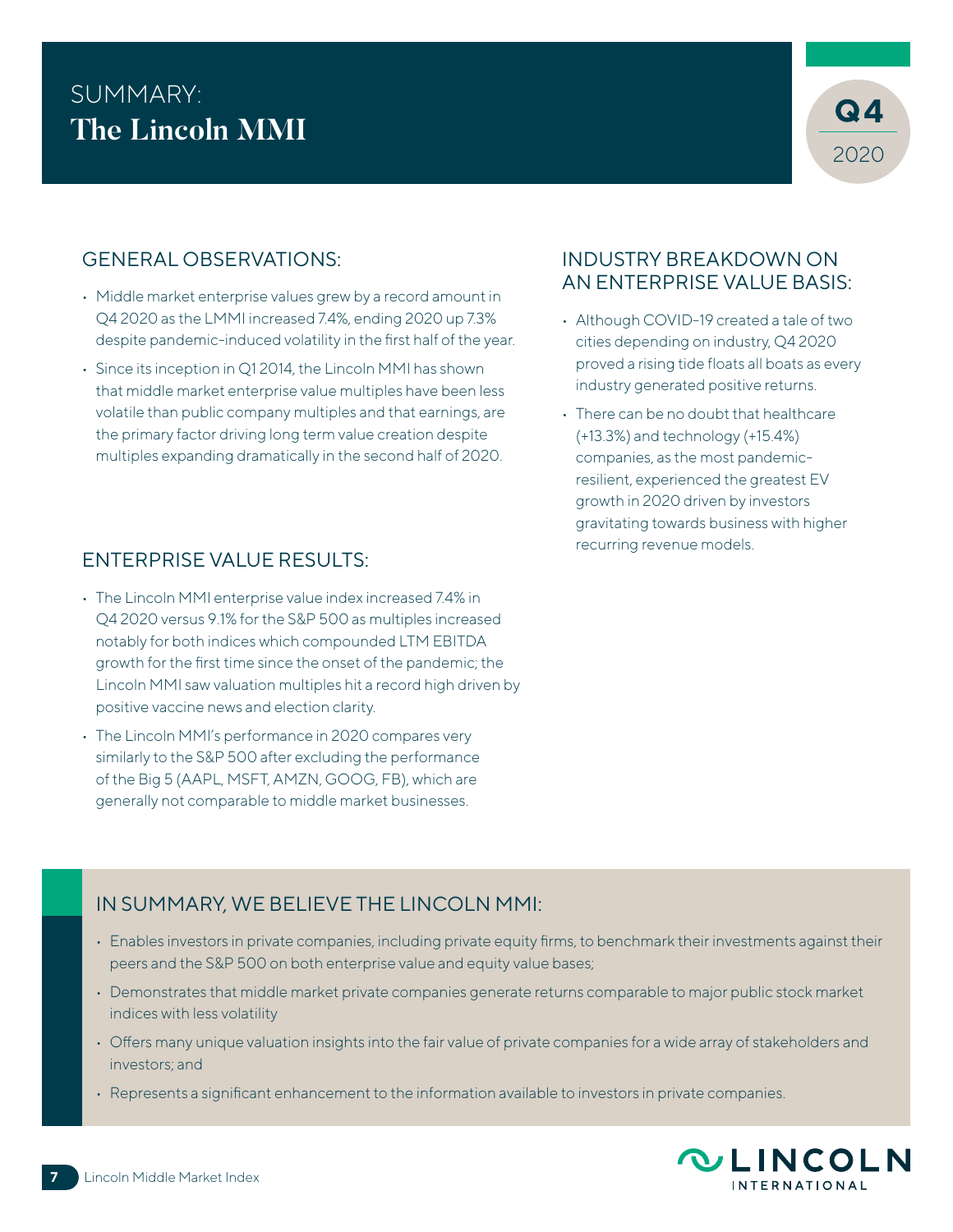

### SOURCE OF DATA AND SAMPLE SIZE

On a quarterly basis, Lincoln determines the enterprise fair value of over 2,400 portfolio companies for approximately 100 sponsors (i.e., private equity groups and lenders to private equity groups). These portfolio companies report quarterly financial results to the sponsor or lender. Lincoln obtains this information and determines the appropriate enterprise value multiple so as to compute the enterprise value in accordance with the fair value measurement principles of generally accepted accounting principles. In assessing enterprise value, Lincoln relies on well accepted valuation methodologies such as the market approach and income approach considering each company's historical and projected performance and other qualitative and quantitative factors. Finally, each valuation is then vetted by auditors, company management, boards of directors and regulators. Upon concluding each quarterly valuation cycle, Lincoln aggregates the underlying financial performance and enterprise value data for analysis.

To construct the Lincoln MMI, Lincoln selects a subsection of the companies valued each quarter, including companies each generating earnings before interest, taxes, depreciation and amortization of less than \$100.0 million, disregarding venture-stage businesses and non-operating entities, such as special purpose entities that own real estate and specialty finance assets.

For more information, visit *www.lincolninternational.com/services/valuations-and-opinions/lincolnmmi*

**2,400+**

Portfolio Companies are evaluated by Lincoln on a quarterly basis to determine their Enterprise Fair Value **~100**

Sponsors participate in Lincoln MMI i.e. Private Equity Groups & lenders to Private Equity Groups

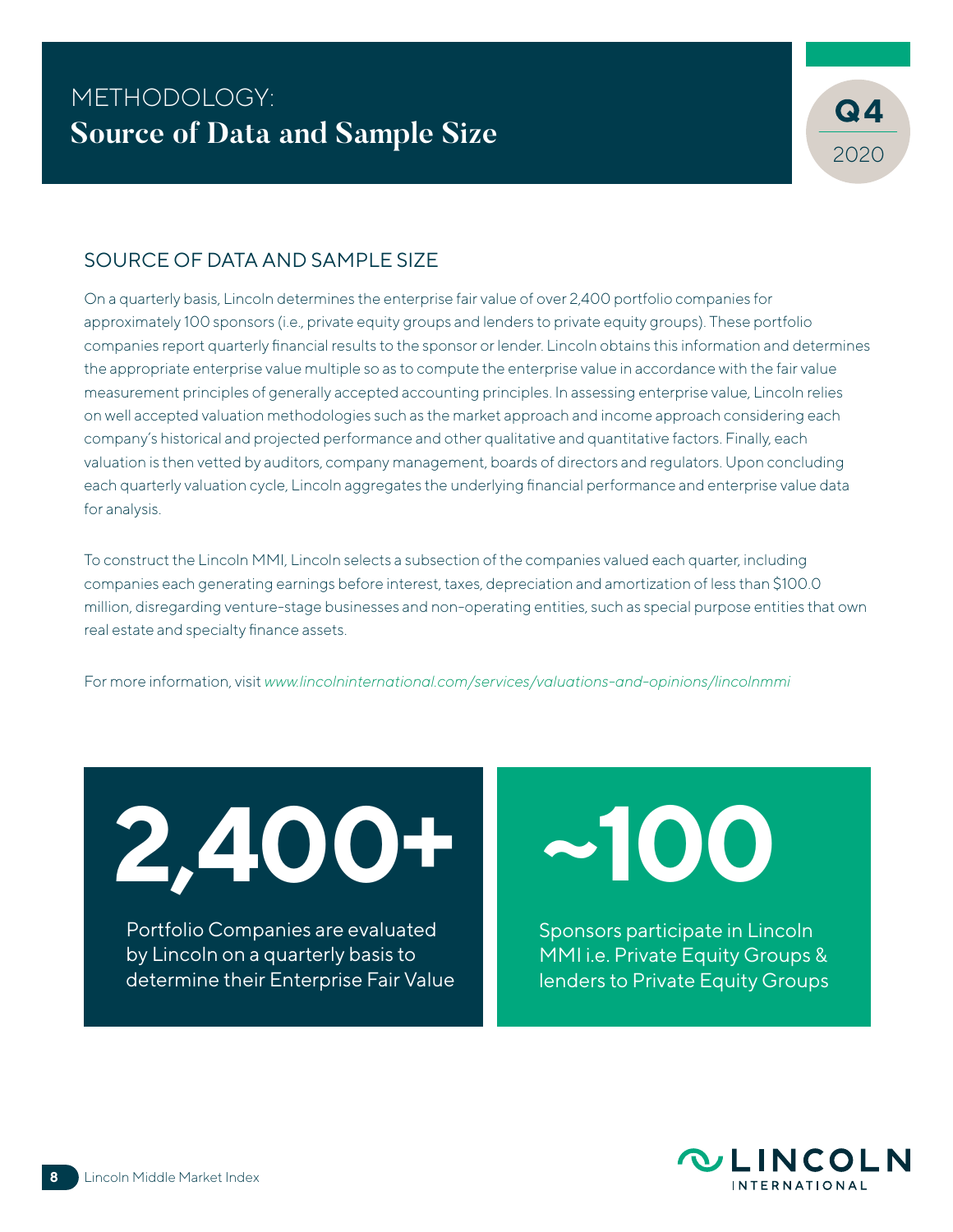

### PROFESSOR STEVEN KAPLAN

Professor Steven Kaplan is a Senior Advisor to Lincoln's Valuations and Opinions Group. He is the Neubauer Family Distinguished Service Professor of Entrepreneurship and Finance and Kessenich E.P. Faculty Director at the Polsky Center for Entrepreneurship and Innovation at the University of Chicago Booth School of Business. Among other courses, Professor Kaplan teaches advanced Master of Business Administration and executive courses in entrepreneurial finance and private equity, corporate finance, corporate governance and wealth management. Professor Kaplan conducts research on a wide array of issues in private equity, venture capital, corporate governance, boards of directors, mergers and acquisitions, and corporate finance. He has been a member of the Chicago Booth faculty since 1988.

Professor Kaplan serves on the board of Morningstar and several fund and company advisory boards. He is also a Research Associate at the National Bureau of Economic Research and an Associate Editor of the Journal of Financial Economics. Professor Kaplan received a Bachelor of Arts, summa cum laude, in applied mathematics and economics from Harvard College and earned a Doctor of Philosophy in business economics from Harvard University.

### PROFESSOR MICHAEL MINNIS

Professor Michael Minnis is a Senior Advisor to Lincoln's Valuations and Opinions Group. He is a Professor of Accounting at the University of Chicago Booth School of Business, where he researches the role of accounting information in allocating investment efficiently by both managers and capital providers. His recent research focuses on understanding the role of privately held companies in the U.S. economy and how these firms use financial reporting to access, deploy and manage capital. He particularly enjoys identifying unique data and methods to empirically examine issues in a novel way.

In January 2018, Professor Minnis became a member of the Private Company Council, the primary advisory council to the Financial Accounting Standards Board (FASB) on private company issues. Professor Minnis received his Ph.D. from the University of Michigan and his B.S. from the University of Illinois, where he graduated with Highest Honors.